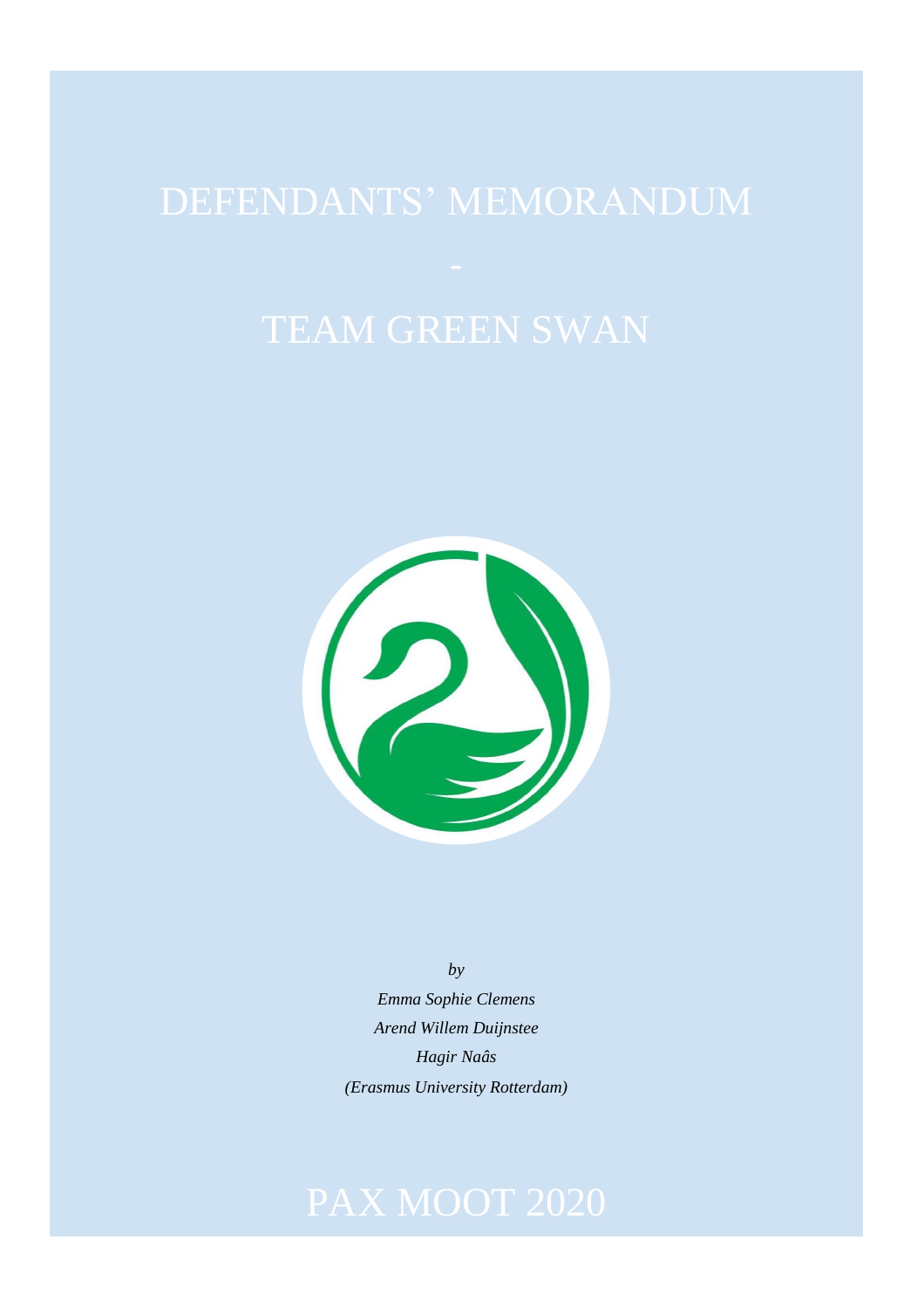## *1. Statement of the facts*

- International Jewellery Co. **["IJC", or "Defendants"]** is a precious gemstone trading company domiciled in Antwerp, Belgium. Its subsidiary, Regional Mining Co. **["RMC", or "Defendants"]** is registered in Almasi and part of a joint-venture, Kotawongo Mine **[ "KM"]**, with a state-owned company.
- In 2010, Almasian miners entered into contracts of employment with KM. These contracts included an exclusive choice of court agreement in favour of the Almasian courts and a choice of law agreement in favour of Almasian law. The employment contracts between the miners and KM are in effect and ongoing.
- Due to a border conflict with another state, the Almasi government declared in 2014 martial law and instituted a mandatory draft of 10 years for all Almasian able-bodied men. Several workers of KM were drafted for 10 years by the military to work in a time of conflict.
- On 1 January 2019, the Almasian government was overthrown by a military coup d'état. The mandatory draft was revoked. Almasi enacted a law conferring immunity to the Almasian government and Almasian registered companies for any tortious acts causing personal injury or environmental damage in the mining industry on or before 31 December 2018.
- A group of Almasian miners and their families **["Claimants"]** living and working in Almasi, have brought proceedings against IJC and RMC before three different courts: the court of first instance in Almasi, the court of first instance in Antwerp and the High Court of Justice of England and Wales.
- On 1 August 2019 the Almasian courts seized proceedings, on the first of October 2019 the Antwerp court seized proceedings against RMC and IJC, and the High Court of Justice issued a Freezing Order on 7 February 2020

## *2. Dismissal of the proceedings on the grounds of non-intervention and abuse rights*

The Defendants request the Court to dismiss proceedings due to a lack of jurisdiction on the basis of non-intervention. The international public law doctrine of non-intervention prevents States from interfering in matters falling under another State's jurisdiction.<sup>1</sup> This international law principle also applies in private international law.<sup>2</sup> The CJEU held in the *Wood Pulp*-case that only when a practice was implemented on the territory of the EU, the European jurisdiction is applicable and the nonintervention doctrine is unharmed.<sup>3</sup> Furthermore, all the events giving rise to the claims took place

<sup>&</sup>lt;sup>1</sup> J. Wouters & C. Ryngaert, 'Litigation for Overseas Corporate Human Rights Abuses in the European Union: The Challenge of Jurisdiction' [2009] *The George Washington International Law Review* 939, 952.

<sup>2</sup> ibid, 975.

<sup>3</sup> Joined Cases C-89, 104, 114, 116, 117 and 125 to 129/85 *Wood Pulp* [1988] ECR -05193, paras 15-18.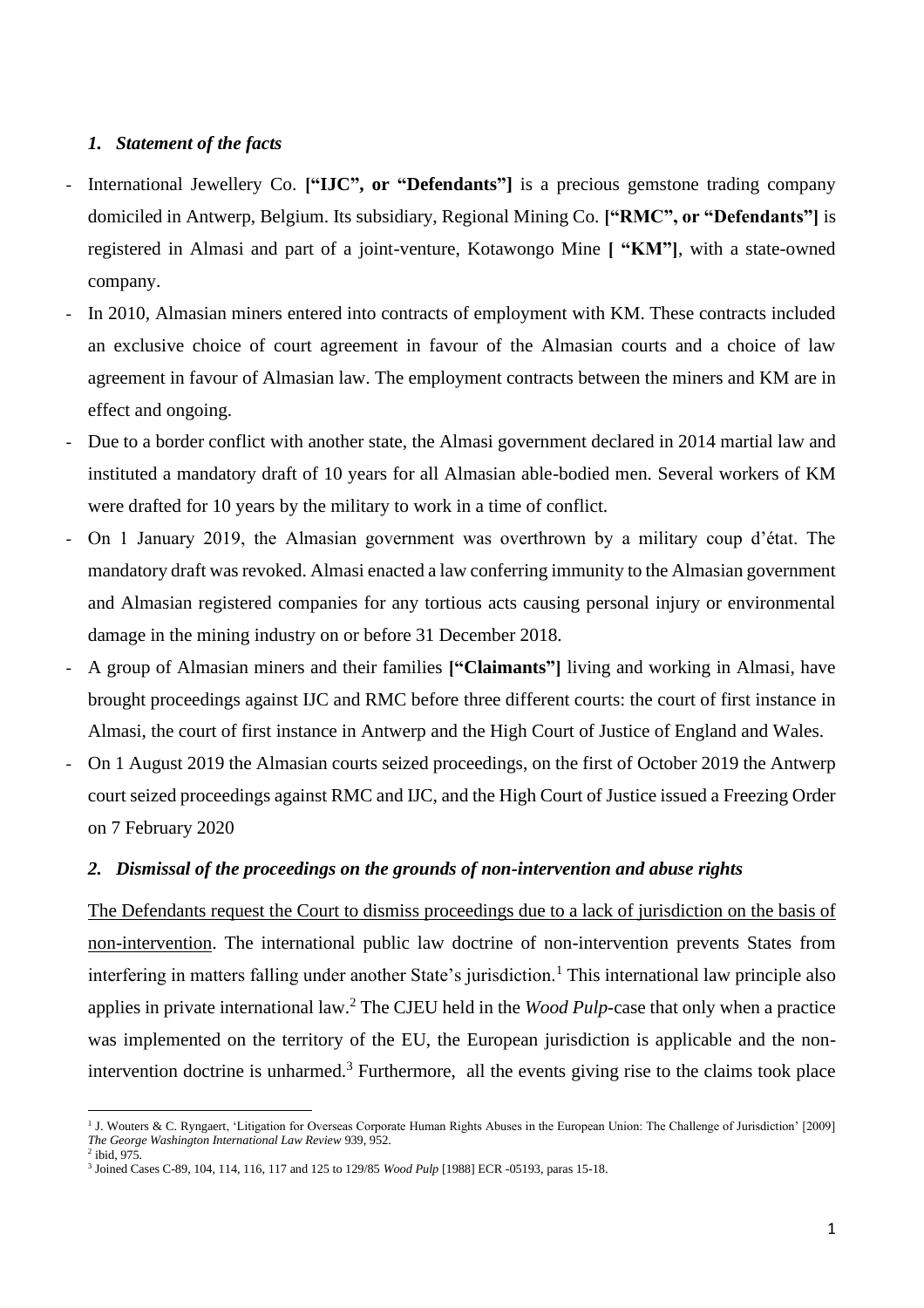in Almasi in a relationship between an Almasian company KM and the Claimants, Almasian citizens. This is a strictly national case, with no links to any Member State. Moreover, the State of Almasi imposed a mandatory draft due to a military conflict and enacted a law conferring immunity to the Almasian government and on Almasian registered companies. These measures are at the State's own sovereign discretion and no national court should intervene in a public matter in another state. If the Belgian court assumes jurisdiction based on Brussels I-bis, it would infringe the principles of nonintervention and state sovereignty that underlie the Brussels I-bis.

The claims should be dismissed based on the abuse of rights principle. The CJEU recognized the existence of abuse of rights as a general principle of EU law in the *Emsland-Stärke*-case. Abuse of rights occurs if an objective element is fulfilled, being evidence that the conditions were created artificially, and a subjective element is fulfilled, being the fact that the operation was carried out essentially to obtain advantage incompatible with the objective of Community rules.<sup>4</sup> The claims against IJC and RMC are artificially created because there are no real links to the Belgian Court. The Claimants base their contractual claims against IJC and RMC on a contractual relationship that is inexistent.<sup>5</sup> The miners have a contract with KM, not with IJC and RMC. Furthermore, the noncontractual claims against IJC are based on acts conducted on Almasian territory by Almasian legal entities. IJC is not domiciled in Almasi and has no connection with events taking place in Almasi. The EU international private law rules are established to enhance 'judicial cooperation in civil matters which are necessary for the sound operation of the internal market.<sup>56</sup> The Claimants are not domiciled in the EU and therefore not part of the internal market. Suing IJC and RMC in Belgium gives the Claimants the advantage that the liability of IJC and RMC might be assessed without immunity law being applied. This is not in line with the goal of the Regulation. Therefore, Defendants ask the Court to dismiss proceedings based on an abuse of rights.

# *3. Applicability of the Brussels I-bis Regulation*

Should the Court retain the Brussels I-bis Regulation [**"Brussels I-bis"**] applicable based on Arts. 1, 4(1), 63(1)(a) and 66(1) Brussels I-bis as argued by the Claimants, the Defendants will proceed to

<sup>6</sup> Recital 1 Brussels I 44/2000.

<sup>4</sup> Case C-110/99 *Emsland-Stärke GmbH v Hauptzollamt Hamburg-Jonas* [2000] ECR*-*I 11569, para 43*;* see also: Case C-255/02 Halifax plc, Leeds Permanent Development Services Ltd and County Wide Property Investments Ltd v Commissioners of Customs & Excise. [2006] ECR-I 01609, para 69.

<sup>5</sup> Case law indicates that a claim based on a matter of contract '*cannot be understood as covering a situation in which there is no obligation freely assumed by one party towards another.*' Case C-26/91 *Jakob Handte & Co. GmbH v Traitements Mécano-chimiques des Surfaces SA* [1992] ECR I-03967, para 15; Case C-51/97 *Réunion Européene SA and others v Spliethoff's bevrachtingskantoor BV* [1998] ECR I-06511, para 17; Case C-334/00 *Fonderie Officine Meccaniche Tacconi SpA v Heinrich Wagner Sinto Maschinenfabrik GmbH (HWS)* [2002] ECR I-07357, para 23.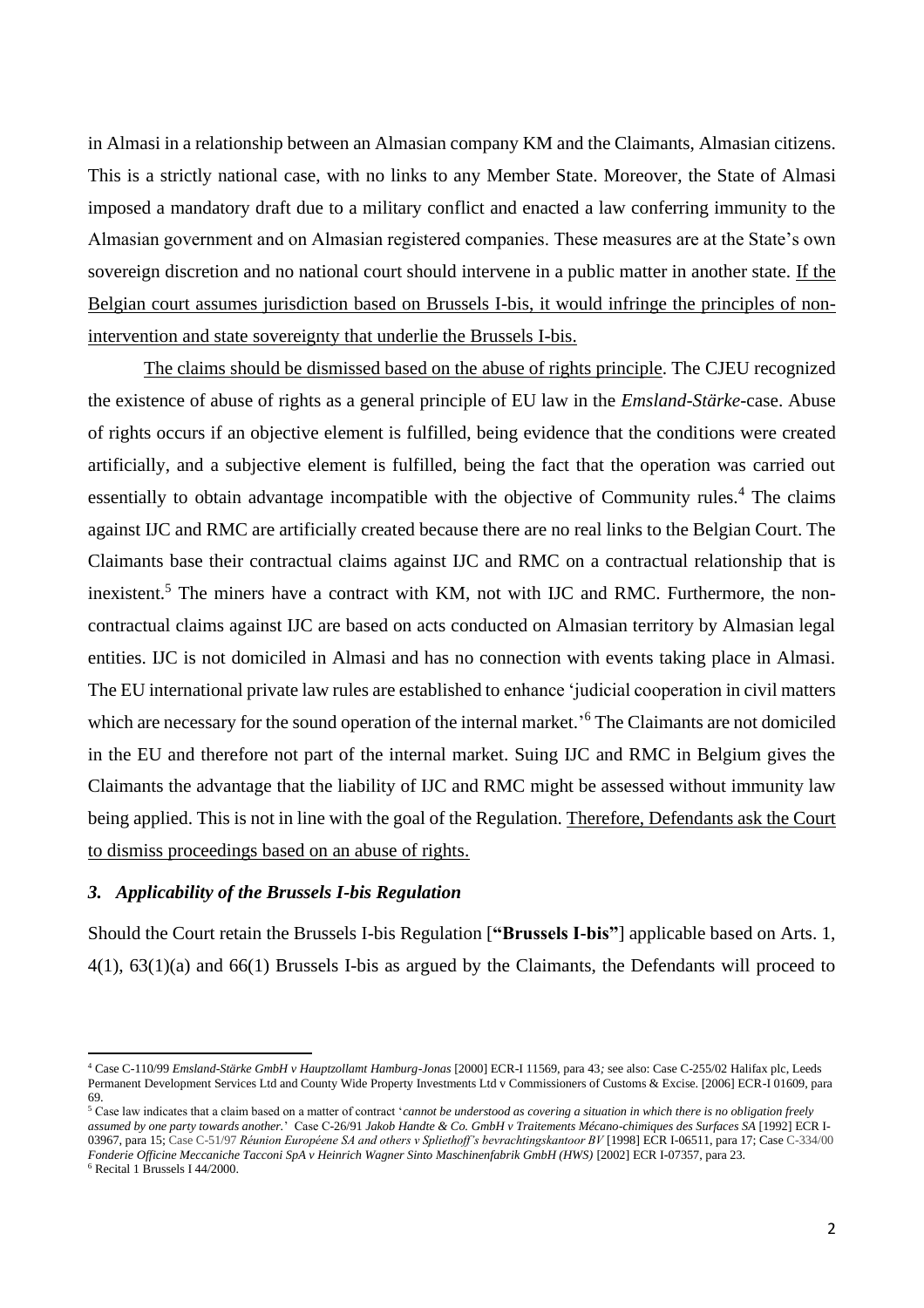address the relevance of its provision for the contractual and non-contractual claims brought before this court after discussing the qualification of the claims.

# *4. Jurisdiction*

### *4.1. Qualifications of the claims*

As IJC and RMC are no parties to the employment contract, the claims cannot be qualified as contractual. The CJEU adopts in its case law an autonomous definition of an employment relationship and uses objective criteria in order to define an individual contract of employment.<sup>7</sup> This employment relationship is defined by the essential feature that, for a certain period of time, a person performs services for and under the direction of another person, in return for which he receives remuneration.<sup>8</sup> The limited amount of remuneration does not invalidate the existence of an employment contract.<sup>9</sup> A hierarchical relationship is an essential element for the existence of a contractual relationship between a company and an individual employee. This does hold true for KM, an Almasian registered separate legal entity that is not present in the proceedings. KM is the company that is directing, overseeing and paying the workers. Such hierarchical relationship does not exist between the miners and the Defendants – IJC or RMC – and never did. Qualifying entities as an employer should be approached formally and reservedly in order to serve the predictability of judgements and the fundamental principle of legal certainty in accordance with Recital 15 Brussels I-bis. Qualifying employers in a more holistic approach would prevent defendants to reasonably foresee in which court they may be sued. The CJEU has signified that this foreseeability is relevant in the matters of employment.<sup>10</sup>

Should the Court be inclined to follow a more holistic approach to assess whether IJC and RMC are an employer according to Section 5 of the Brussels I-bis, then the Defendants point to the consideration of the CJEU in the *Voogsgeerd*-case: 'The court seised must, in particular, take into consideration all the objective factors making it possible to establish that there exists a real situation different from that which appears from the terms of the contract*'.<sup>11</sup>* The objective factors of this case clearly indicate that the real situation corresponds exactly to the situation which appears from the terms of the contract. The employees have signed the employment contract with KM and are paid,

<sup>7</sup> Case C-154/11 *Ahmed Mahamdia v. Democratic People's Republic Algeria* [2011] ECLI:EU:C:2012:491, para. 42; Referred to in: Case C-47/14 *Holterman Ferho Exploitatie BV and Others v. F.L.F Spies von Büllesheim* [2015] ECLI:EU:C:2015:574, para 37; Case C-603/17, *Peter Bosworth, Colin Hurley v. Arcadia Petroleum Limited and Others* [2019] ECLI:EU:C:2019:310, para. 24.

<sup>8</sup> Case C-66/85 *Lawrie-blum* [1986] ECR -02121, para 10; Case C-47/14 *Holterman Ferho Exploitatie BV and Others v. F.L.F Spies von Büllesheim* [2015] ECLI:EU:C:2015:574, para. 41.

<sup>9</sup> Case C-53/81, *D.M. Levin v Staatssecretaris van Justitie* [1982] ECR -01035, para. 16; Case C-188/00, *Bülent Kurz and Land Baden-Württemberg*  [1980] ECR I-10691, para. 32.

<sup>10</sup> Case C-437/00, *Giulia Pugliese v Finmeccanica SpA, Betriebsteil Alenia Aerospazio* [2003] ECR I-3593, para. 22;

<sup>11</sup> Case C-384/10 *Jan Voogsgeerd v Navimer SA* [2011] ECLI:EU:C:2011:842, para 62; See, by analogy, Case C-341/04 *Eurofood IFSC* [2006] ECR I-03813, para 37.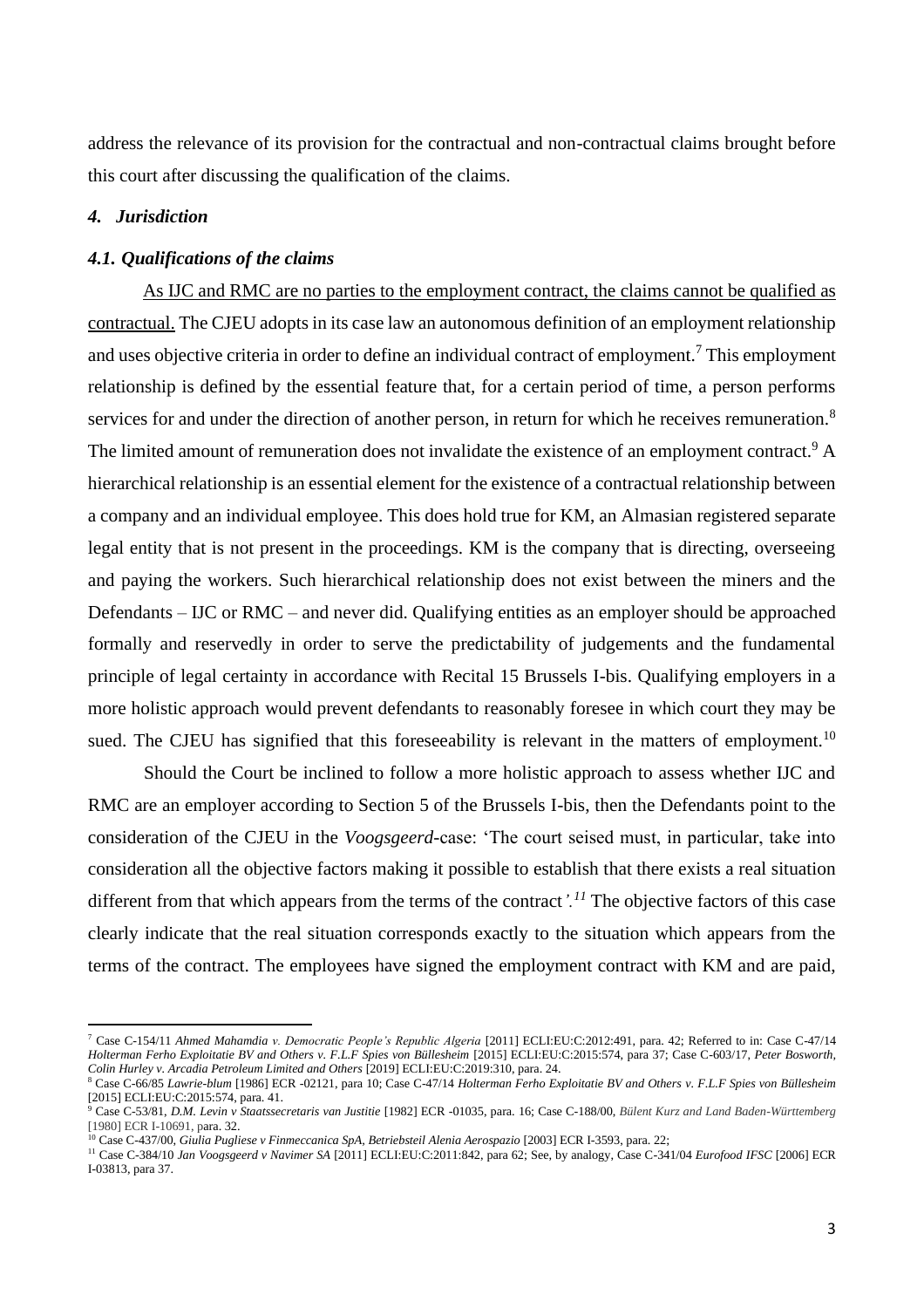directed and overseen by KM. RMC is an investor in KM and provided financial, technical, and operational resources. Investing in a company does not make RMC an employer in that company. As an analogy one may consider the situation of an investment bank in a company, in this situation it would be plainly wrong to consider the bank as an employer. Employment is a matter of a hierarchical relationship, one that does not exist between RMC or IJC and the miners. Thus, the Court should only qualify KM as being the employer in the contractual relationship with the Claimants.

Since KM, the employer in the individual employment relationship, is not a party present to these proceedings, it follows that the claims against the Defendants are not of a contractual nature and can therefore only be considered as tortious claims.

The remaining claims brought in the proceedings for the health damage suffered due to the supposed environmental harm are qualified as claims in tort. Therefore, all claims  $-2A$  and  $2B - can$ only be considered as non-contractual claims.

## *4.2. Domicile of RMC*

Based on Art. 63(1)(b) Brussels I-bis, IJC is domiciled in Belgium because it has its statutory seat in Belgium.

Contrary to the Claimants, the Defendants argue that the domicile of RMC is located in Almasi. The domicile of a legal entity is, in accordance with Art. 63(1) (a-c), determined by its statutory seat, its central administration or its principal place of business. The statutory seat of RMC is in Almasi, since RMC is registered in Almasi. Also, the central administration is located in Almasi. For example, in a similar situation the UK Court of Appeal defined the 'central administration' as: 'the place where the company concerned, through its relevant organs according to its own constitutional provisions, takes the decisions that are essential for that company's operations*'.*<sup>12</sup> The essential decisions regarding the operations of RMC are made during the annual board meetings of RMC that are held in Almasi according to its statutes of incorporation. As RMC's operations are limited, no essential decisions are made by the directors outside the annual board meeting in Almasi. The central administration is therefore located in Almasi. The manner in which the board meetings are attended, e.g. by video call, are not relevant for the qualification of the physical location of the board meetings. The principal place of business of RMC should also be considered to be in Almasi. Its activity is conducted entirely in Almasi where it invests in KM together with a State-owned company. The limited business RMC conducts is therefore only in Almasi and no other State.

<sup>&</sup>lt;sup>12</sup> *Young v. Anglo American South Africa Limited ORS* [2014] EWCA Civ, para. 45.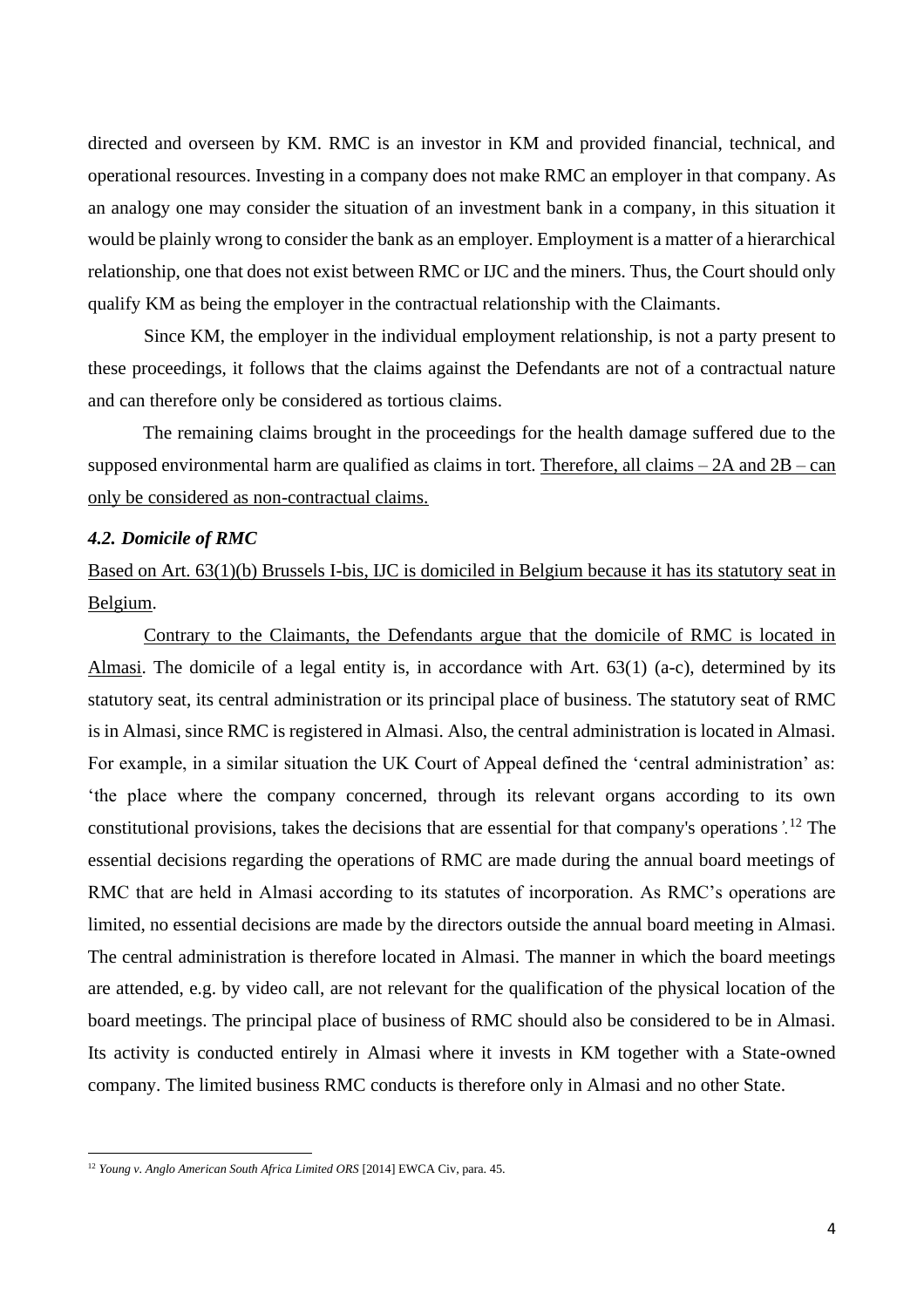## *4.3. Jurisdiction with regards to the non-contractual claims*

As RMC's domicile is in Almasi, the Defendants argue that the Court does not hold jurisdiction over the claims against RMC based on Art. 4(1) or Art. 7(2) Brussels I-bis.

In accordance with Art. 6(1) Brussels I-bis, national law should be applied to determine jurisdiction. Art. 5(1) of the Belgian Code of Private International Law **["BCPIL"]** does not give ground for jurisdiction based on connectivity as the action has solely been introduced to remove RMC from the jurisdiction of his domicile.<sup>13</sup> This provision should be interpreted in line with the interpretation of Art. 8 Brussels I-bis and CJEU case law.<sup>14</sup> CJEU case law states that even if there is connectivity between claims against multiple defendants, the Court can still find that the applicant artificially fulfilled the provisions' applicability.<sup>15</sup> The latter is the case, as there are no connections with Belgium in this case apart from the domicile of the anchor defendant, IJC. Claims are based on acts conducted in Almasi by KM, an Almasian entity. The miners have a contract with KM, not with RMC nor with IJC. IJC does not have anything to do with the events in Almasi. Therefore, submitting a claim against IJC as anchor defendant showcases the artificial construction of the provision's applicability. Defendants thus conclude that jurisdiction over the claims against IJC cannot be based on Art. 5(1) BCPIL and Art. 6(1) Brussels I-bis.

Furthermore, jurisdiction based on *forum necessitatis* which is laid down in Art. 11 BCPIL does not give grounds for jurisdiction. It requires the claims to be closely connected to Belgium and requires it to be unreasonable to file the action in another state. Both of these elements are not fulfilled. The case is closely connected to Almasi, not Belgium, and proceedings have been filed by the Claimants in Almasi indicating that it is not unreasonable to file an action in Almasi.

# *4.4. Jurisdiction with regards to contractual claims if IJC and RMC are qualified as employers*

Should the court consider IJC and RMC the employers, the Defendants argue that the claims of illtreatment during the mandatory draft are also contractual claims. First, the contract between KM and the miners was never terminated. Second, the nature of the labour did not change, nor did the place where the labour was carried out change. Also, the miners were still subordinate to its employee, KM. Third, according to CJEU case law the amount of remuneration does not matter to determine whether

<sup>&</sup>lt;sup>13</sup> This article states: *'In the event of multiple defendants, the Belgian courts will have jurisdiction if one of them has his domicile or habitual residence in Belgium, unless the action has been introduced solely to remove a defendant from the jurisdiction of his domicile or habitual residence abroad.'* <sup>14</sup> The parliamentary history of the BCPIL indicates that this article was aligned with Art. 6 Brussels I (current Art. 8 Brussels I-bis) and so, the criteria

for Art. 6 Brussels I Regulation set out by the CJEU can be applied; C-98/06 *Freeport* [2007], para 54.

<sup>15</sup>Case C‑352/13 *Cartel Damage Claims (CDC) Hydrogen Peroxide SA vs Akzo Nobel NV, Solvay SA/NV, Kemira Oyj, FMC Foret SA* [2015] ECR I-335, para 33.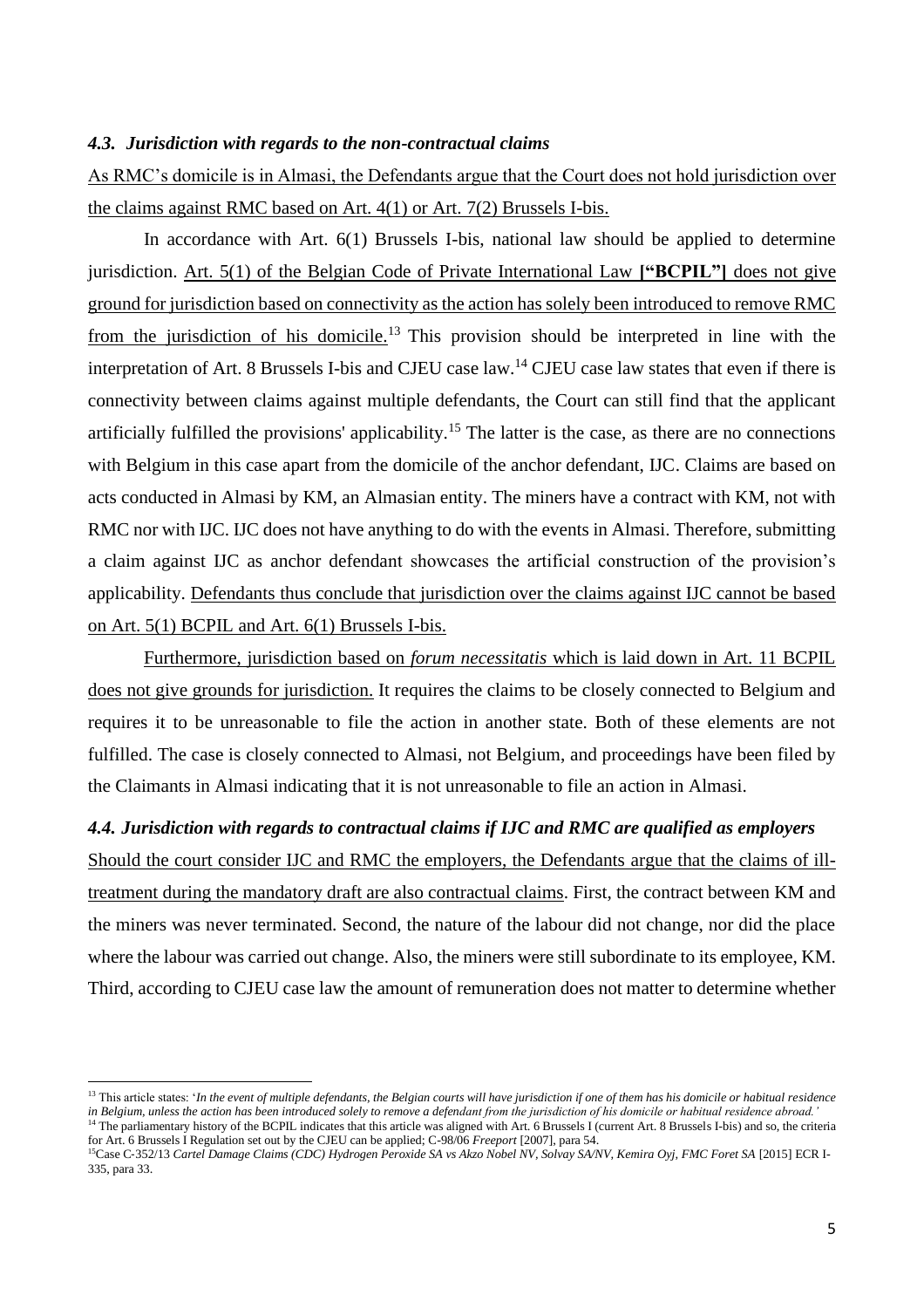an employment contract exists.<sup>16</sup> Therefore, the Defendants argue that there is no reason for the Court to assume that the claims based on ill-treatment could be considered to be tortious.

## *4.5. Validity of the choice of court agreement*

The forum choice in the contract between the miners and the employer should be respected. Brussels I-bis does not apply to a choice of court for a non-Member State, yet Art. 25 Brussels I-bis only mentions choices for 'a court or the courts of a Member State*.*'

According to Belgian law, proceedings should be stayed. As Brussels I-bis is not applicable, the lex fori – Belgian law – should be applied. In Art. 7 BCPIL is stated that the Court must stay its proceedings, when parties have validly agreed upon a jurisdiction clause for a foreign court, unless the foreign judgment cannot be recognised and enforced in Belgium, or the Belgian Courts have jurisdiction based on Art. 11 BCIPL. This is the case. An Almasi judgment is amenable to recognition and enforcement in Belgium through Arts. 22-25 BCPIL. Art. 11 is not applicable as it only applies in exceptional cases 'when the matters present close connections with Belgium.' There are no connections, as argued in Section 2 and 5 of this Memorandum. Based on all arguments presented in Section 2 to 4 the Defendants request the Court to dismiss the claims due to the lack of jurisdiction.

## *5. Stay of proceedings based on Art. 34(1) Brussels I-bis*

Should the Court retain jurisdiction over the claims against RMC and IJC, the Defendants request the Court to stay the proceedings based on Art. 34(1) Brussels I-bis. The Almasian court seized jurisdiction two months before the proceedings were brought before the Court. The proceedings in Almasi are related to the case brought before this Court in the sense of Art. 34 Brussels I-bis, both proceedings are tied to the same question: whether or not environmental harm is incurred because of the activities of RMC. In accordance with Art. 34(1)(a) Brussels I-bis, it is expedient for the Court to stay its proceedings until the Almasian court has decided on this environmental issue to avoid irreconcilable judgements. A judgement of the Almasian court finding that the environment was not harmed by RMC would be irreconcilable with a Belgian judgement ruling that RMC did harm the environment or vice versa, therefore it is expedient to await the judgement in Almasi.

Furthermore, in accordance with Art. 34(1)(b) the judgement of the Almasian court is expected to be capable of recognition in Belgium. Recognition and enforcement of judgements of a third State are, in accordance with Recital 23 Brussels I-bis, a matter of national law. None of the refusal grounds of Art. 25 BCIPL for a foreign judgement apply to a potential judgement by the

<sup>16</sup> Case C-53/81 *D.M. Levin v Staatssecretaris van Justitie* [1982] ECR -01035, para 16; Case C-188/00 *Bülent Kurz and Land Baden-Württemberg*  [2002] ECR I-10691, para 32.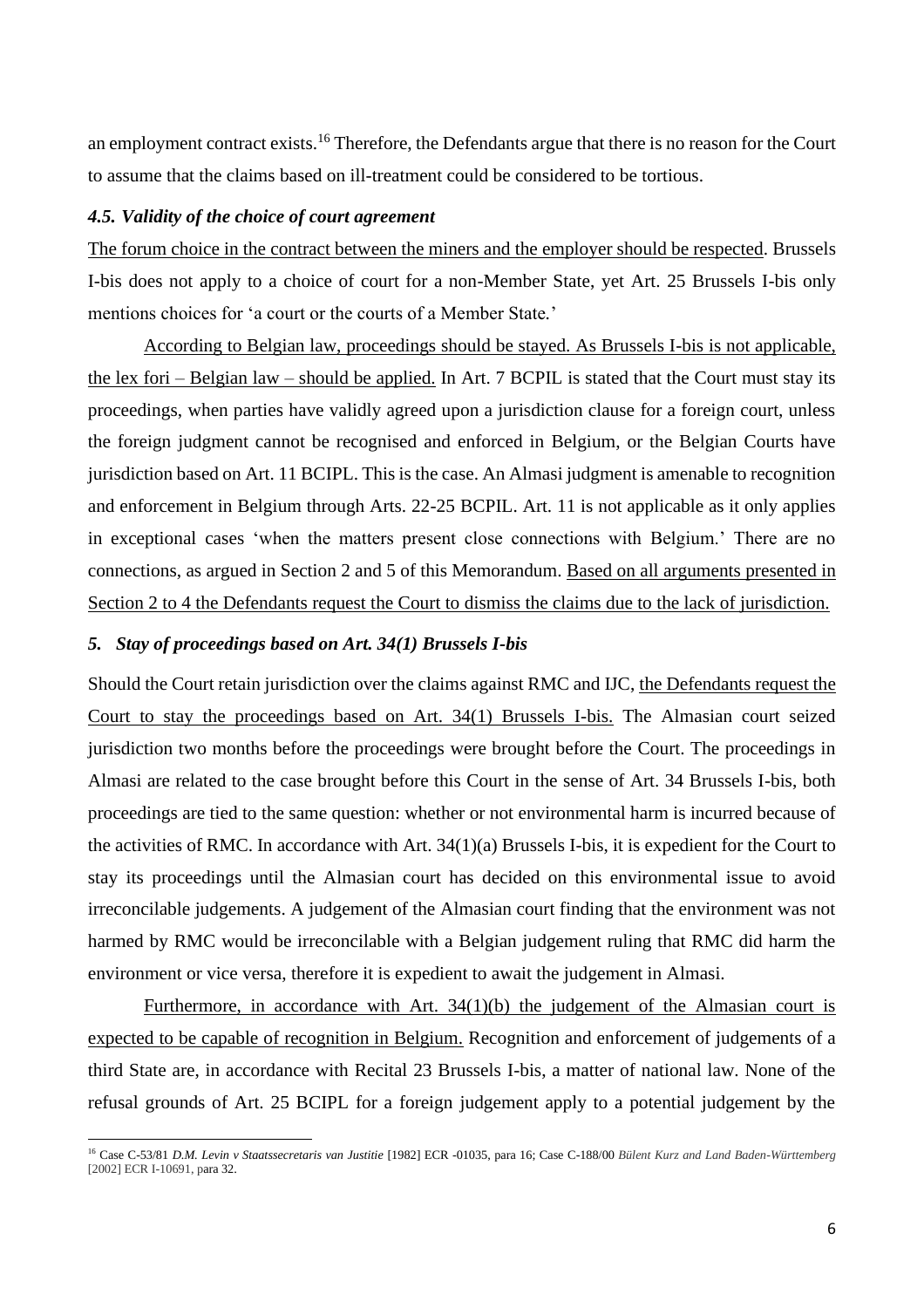Almasian court. First, the judgement will not manifestly contradict the Belgian public policy, as the Almasian judgement has no connection to the Belgian legal order. Second, there are also no reasonable grounds to doubt that the Almasian courts will uphold the rights of the defense.

A stay would contribute to the proper administration of justice. The Court should assess all the circumstances of the case brought before it. This includes the connections between the facts of the case, the parties, and the third State concerned.<sup>17</sup> The Almasian court has a real and strong connection to the factual circumstances of this case being at the place where the supposed damage and the events giving rise to the damage occurred. Based on the above, the Defendants request the Court to stay these proceedings.

## *6. Recognition and enforcement of the World-Wide Freezing Order*

The Defendants ask the Court not to recognize or enforce the Freezing Order granted by the High Court of Justice of England and Wales. The Freezing order cannot be qualified as a judgement in accordance with Art. 2(a) Brussels I-bis and therefore Art. 36 and Art. 39 Brussels I-bis do not apply. Provisional measures only qualify as a judgement if the court that issued the order has substance of the matter by virtue of Brussels I-bis. The Freezing Order is a provisional measure, taken in accordance to Art. 35 Brussels I-bis, that preserves the factual and legal situation in England.<sup>18</sup> The English court does not however have substance of the matter. Conducting 'some business' in England is not a sufficient ground to provide jurisdiction in the substance of the matter in accordance with Brussels I-bis.<sup>19</sup> In fact the English court only decided on the jurisdiction it had to grant for a provisional measure, the Freezing Order, the court did not decide it had any jurisdiction as to the substance. According to Recital 33 Brussels I-bis the effects of provisional measures, if courts do not have jurisdiction of the substance, are confined to the territory in which they are ordered, in this case English territory. Additionally, in a similar issue in the *Banco Nacional*-case the English Court of Appeal considered that the English court could not issue a World-Wide Freezing Order if the assets are located outside the jurisdiction and there is no real connecting link between the assets and the territory of the forum.<sup>20</sup> Thus, solely the assets located within the territory of the UK should be affected. The Freezing Order is not a judgement under Art. 2(a) Brussels I-bis and thus, the

<sup>&</sup>lt;sup>17</sup> Recital 24 Brussels I-bis Regulation.

<sup>18</sup> Case C-261/90 *Reichert v. Dresdner Bank AG* [1992] ECR I-02149, para 34.

<sup>&</sup>lt;sup>19</sup> According to Arts. 4-9 Brussels I-bis Regulation.

<sup>&</sup>lt;sup>20</sup> Banco Nacional de Comercio Exterior SNC v. Empresa de Telecomunicaciones de Cuba SA [2007] EWCA Civ 662, paras 30-31; Also referring to: Case C-391/95, *Van Uden/Deco line* [1998] ECR I-07091, para 40; *Credit Suisse Fides Trust SA v. Cuoghi* [1998] EWCA Civ 1831.Credit Suisse Fiders Trust SA-case.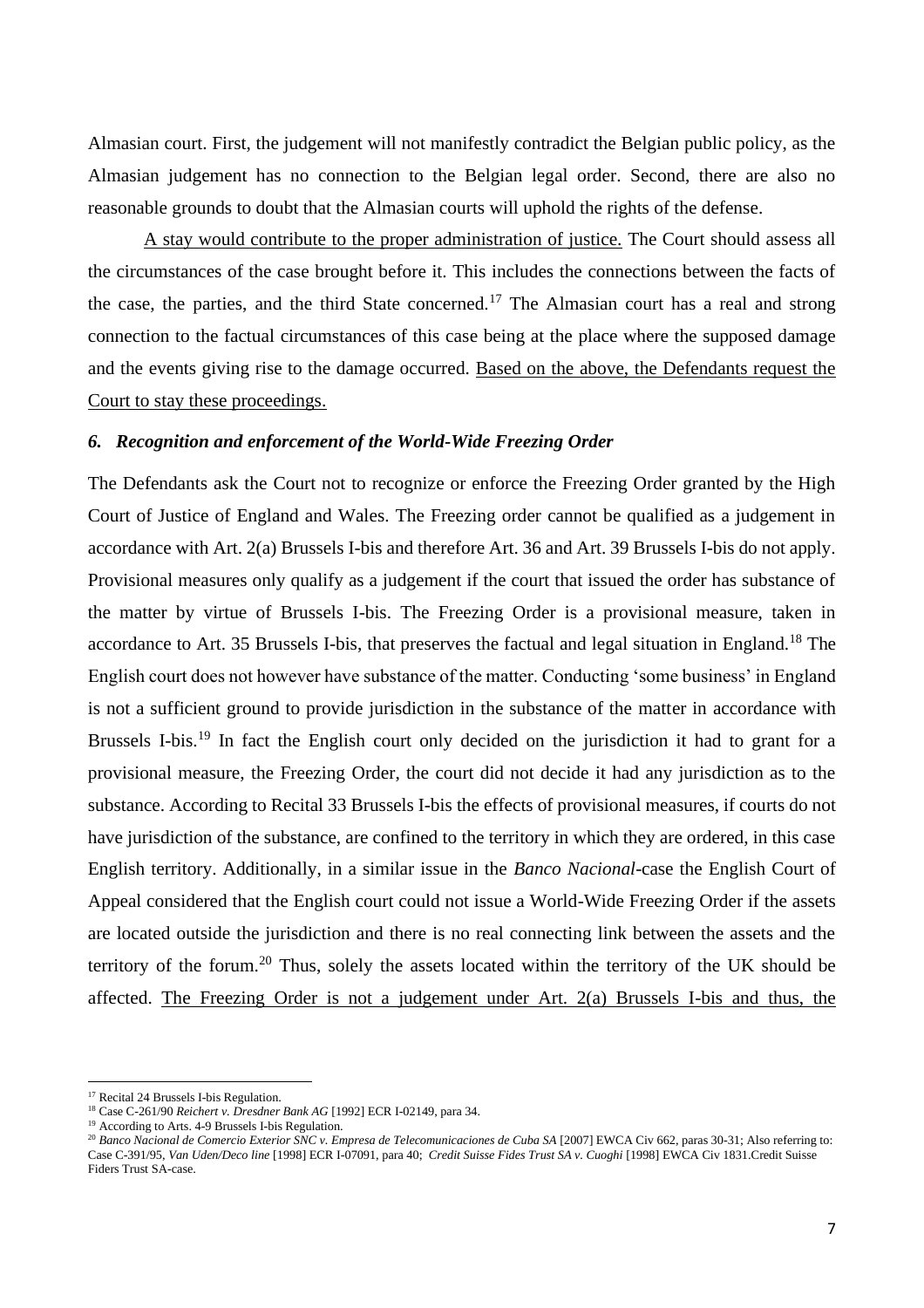recognition and enforcement as meant in Arts. 36 and 39 Brussels I-bis are not applicable. Therefore, the Freezing Order cannot be recognised nor enforced by this Court.

# *7. Applicable law*

Should the Court retain its jurisdiction on Claim 2A and Claim 2B, and dismiss the applications for dismissal or a stay of proceedings, the Defendants submit that Almasian law is applicable to both contractual and non-contractual claims. In §4 of this Memorandum the claims are qualified as tortious claims. According to Recital 7 Rome I and Recital 7 Rome II Regulations, the substantive scope of these Regulations should be consistent with the Brussels I-bis.<sup>21</sup> Therefore, the same qualification should be used for applicable law purposes.

# *7.1. Applicability of Almasian law to the non-contractual claims*

Given the fact that the Court seized is in a Member State, it is bound by the European legislation. The applicability requirements of the Rome II (Arts. 1, 2, 3, 31 and 32) are met, and therefore the Rome II Regulation **["Rome II"]** applies to the tortious claims.

# *7.1.1. Applicability of Almasian law with regard to the the ill-treatment*

As to the tortious acts with regard to the alleged ill-treatment during the mandatory draft, based on Art. 4(1) Rome II, the law of the country in which the damage occured applies. It is clear that in the case at hand, the alleged damage occured in Almasi, and therefore, Almasian law applies. Furthermore, the Defendants argue that Art. 4(3) Rome II is an escape clause and therefore exceptionally applicable when it is clear that the case is more closely connected to another country.<sup>22</sup> In the case at hand, all the events as well as the damage occurred in Almasi, so there is no connection to Belgium. Moreover, Art. 4(3) Rome II requires a contract between the parties, however in the section pertaining jurisdiction the Defendants have illustrated that there is no contract between the Claimants and the Defendants. The Defendants argue that the Claimants signed a choice of law agreement in favour of Almasian law in accordance with Art. 8(1) Rome I. Furthermore, according to Art. 8(2-4) Rome I the objective applicable law is Almasian law. Thus, even under Art. 4(3) Rome II, Almasian law applies to the claims for damages due to ill-treatment during the mandatory draft.

<sup>21</sup> Case C-29/10 *Heiko Koelzsch v. État du Grand-Duché du Luxembourg* [2011] ECR I-01595, para 33.

<sup>22</sup> Recital 18 Rome II Regulation.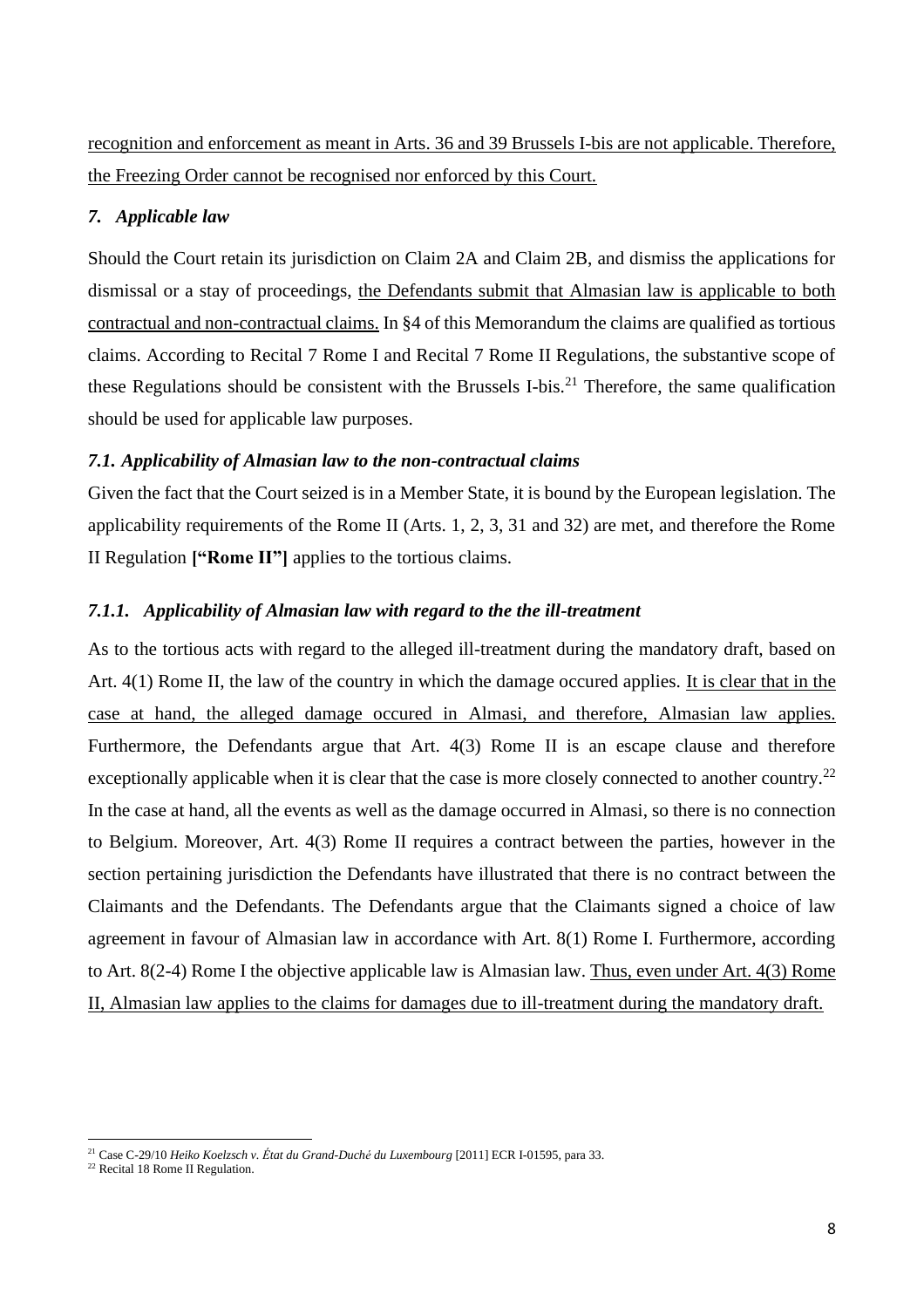### *7.1.2. Applicability of Almasian law with regard to the Environmental damage*

Art. 7 Rome II states that the law applicable to non-contractual obligations arising out of the alleged environmental damage, shall be determined pursuant to Art. 4(1) Rome II. This article states that the law of the country in which the damage occurs, shall apply. According to Recital 17 Rome II 'the country in which the damage occurs' should be the country where the injury was sustained or the property was damaged. This is Almasi, as this is where the mines are located, the labour was performed and the Claimants live. Hence, based on Arts. 7 and 4(1) Rome II Almasian law applies. According to Art. 7 Rome II, the person seeking compensation may choose instead of the law of the country where the damage occured, the law of the country where the event giving rise to the alleged damage occurred. The Defendants claim that the events giving rise to the alleged damage took place in Almasi. in particular, the mining operations took place in Almasi. In addition, all relevant corporate decision-making took place in Almasi as the state-owned company participating in KM decided where and how the mine was to be exploited. After all, the Defendants argue that the objective of Rome II is to improve the predictability of the outcome of litigation and the certainty of the law applicable.<sup>23</sup> If one were to use a broad interpretation of the event giving rise to the damage, this would run counter to the regulation's objective and be detrimental to the predictability of the applicable law. Thus, both the damage and the event giving rise to the damage occured in Almasi and therefore, based on Art. 7 Rome II the applicable law to the claims for the damages due to environmental damage is Almasian law.

Lastly, the Defendants argue that according to Art. 17 Rome II the rules of safety and conduct which were in force at the place and the time of the event giving rise to the liability should be considered. Almasian law was applicable, and the necessary licencing was granted by the Almasian government; thus, the companies complied with the necessary rules of safety and conduct. The CJEU held that it would be a violation of the principle of non-discrimination on ground of nationality to treat a permit from another Member State differently than one from the forum State.<sup>24</sup> The Defendants argue that this should not be any different for permits from a third state. In any case, KM was responsible for the necessary licencing, while the Defendants were simply abiding the rules of Almasi. Furthermore, due to respect to the sovereignty of other countries, it is inappropriate for the Court to conclude that Almasian permits are not sufficient. Especially considering this is a third state, which has no duty to comply with or follow EU rules.<sup>25</sup>

<sup>23</sup> Recital 6 Rome II Regulation.

<sup>24</sup> Case C-115/08 *Land Oberösterreich v. Cez a.s.* [2009] ECR I-10265, para 139.

<sup>25</sup> Ulrich Magnus, Peter Mankowski (eds), *Rome I Regulation Commentary* (Vol. 2, Verlag Dr. Otto Schmidt 2019) 296-297.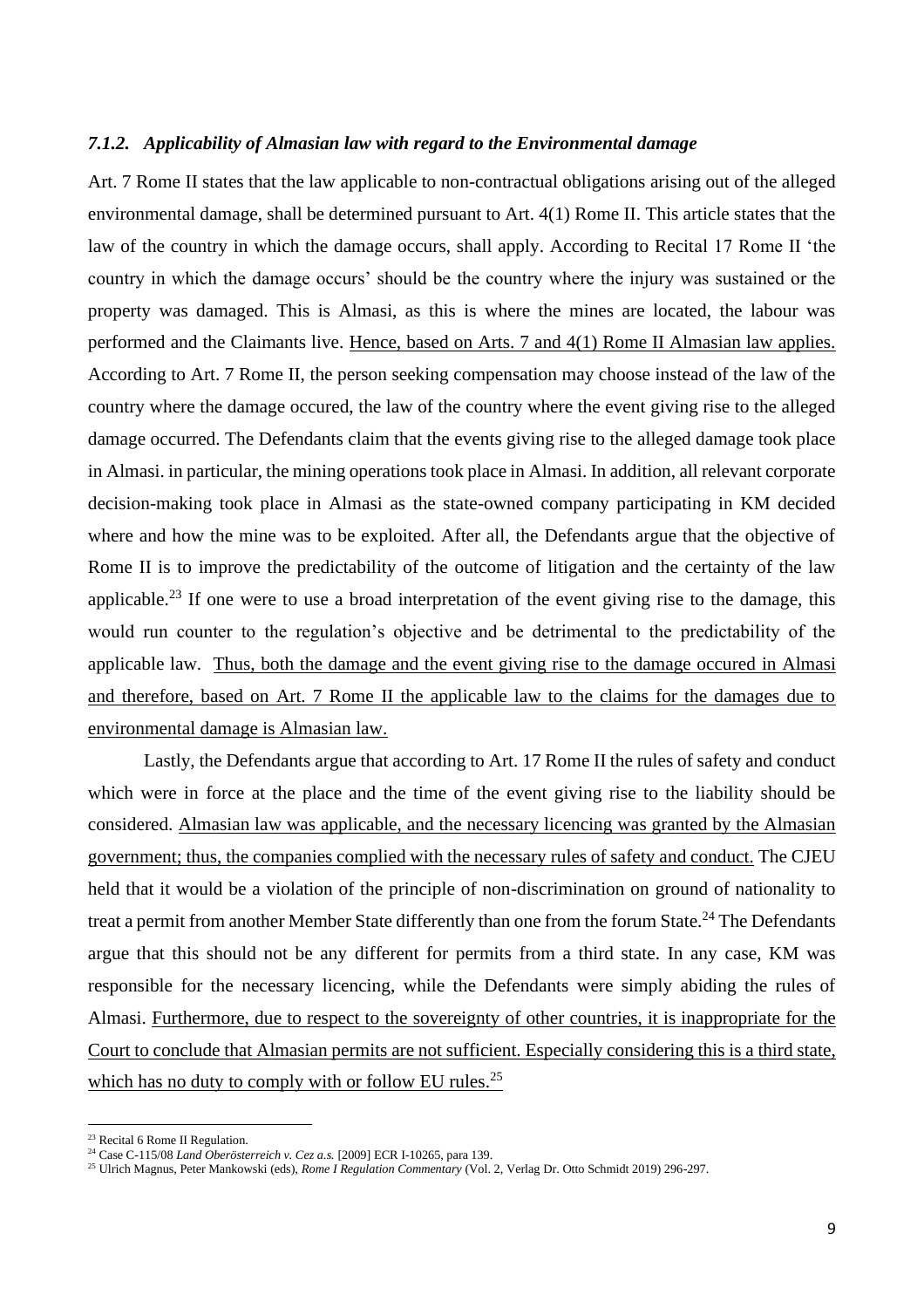### *7.1.3. Overriding mandatory rules regarding tortious claims*

Art. 16 Rome II states that overriding mandatory rules of the forum may apply. The fact that the European Union had the intention to state that a high level of protection of the environment must be safeguarded does not necessarily have the consequences that these rules should directly apply under Belgian law. In any case, the Directive for Environmental Damage only applies to land-, water- and damage to species and natural habitats.<sup>26</sup> Hence, the health damage of the Claimants is not covered by a rule with direct effect which is crucial for safeguarding public interests in Belgian law. Furthermore, Art. 191 TFEU only refers to policies of the EU, and not of third states. <sup>27</sup>

## *7.2. Applicability of Almasian law with regard to the contractual claims*

Should the Court find the Rome I Regulation **["Rome I"],** to be applicable and the claims against the Defendants contractual claims, the Defendants argue that the contract is governed by the law chosen by the parties (Arts. 8(1), 3(1) and Recital 11 Rome I). The parties expressly agreed on the application of Almasian law in their contract. The choice of law agreement ensures party autonomy, legal certainty for both parties, and it protects the Claimants by making sure they will not face problems with international mobility for possible litigation.<sup>28</sup> In fact, proper protection is best assured where the employee discharges his obligations towards his employer and where it is least expensive for the employee to commence or defend himself from court proceedings.<sup>29</sup> In this case, that is Almasi.

Furthermore, the Claimants argue that based on Art. 8(1) Rome I, the objective applicable law should be considered, and compared with the law chosen by the parties. The Defendants argue that the objective applicable law is Almasian law. Article 8(2) Rome I states that the law applicable to the contract shall be the law of the country in which the employee 'habitually carries out his work in performance of the contract'. The CJEU held that this is the place where the employee actually performs the work covered by the employment contract,<sup>30</sup> or the place where he has established the effective center of his working activities.<sup>31</sup> Only the activities which are directly linked to the employment contract must be considered for the analysis.<sup>32</sup>

Contrary to the Claimants, the Defendants argue that the employment contract is not closely connected to another country, as meant in Art. 8(4) Rome I, since the place of the employment is in

<sup>26</sup> Directive 2004/35/EC of 21 April 2004.

<sup>27</sup>Marcus Klamert, Manuel Kellerbauer, Jonathan Tomkin, *Commentary on the EU: Treaties and the Charter of Fundamental Rights (Oxford University Press 2019)* 1517.

<sup>28</sup> Ulrich Magnus, Peter Mankowski (eds), *Rome I Regulation Commentary* (Vol. 2, Verlag Dr. Otto Schmidt 2017) 583.

<sup>29</sup> Case C-125/92 *Mulox IBC Ltd. v. Hendrick Geels* [1993] ECR I-04075, paras 18-19.

<sup>30</sup> ibid, para 20.

<sup>31</sup> Case C-383/95 *Petrus Wilhelmus Rutten v. Cross Medical Ltd.* [1997] ECR I-00057, paras 22-23.

<sup>32</sup> Ulrich Magnus, Peter Mankowski (eds), *Rome I Regulation Commentary* (Vol. 2, Verlag Dr. Otto Schmidt 2017) 587.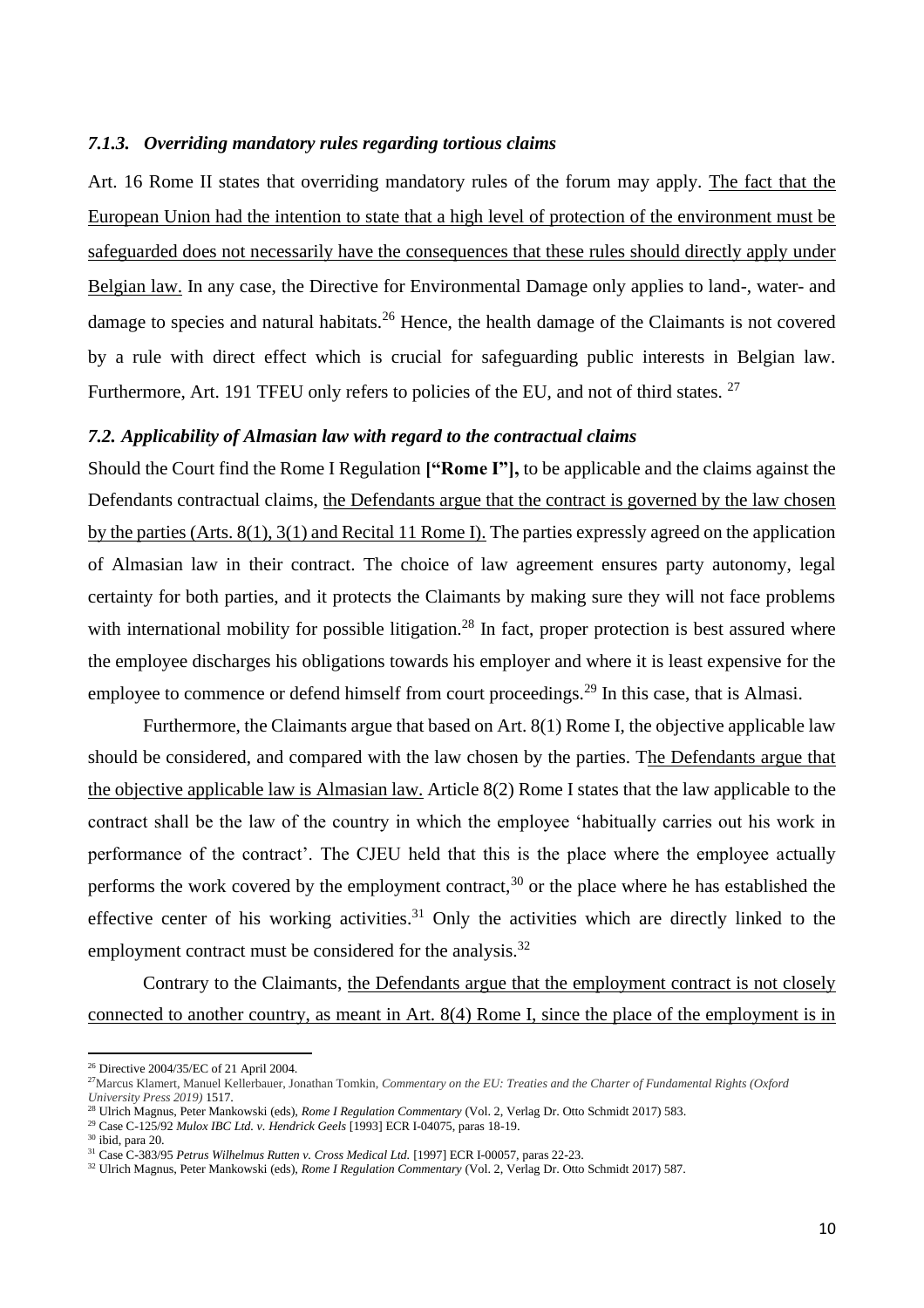Almasi. Hence, the objective applicable law under Art. 8(2)-(4) Rome I, is Almasian law. In addition, the CJEU rejected the assumption that Art. 8(4) Rome I may be used to offer better protection to the employee.<sup>33</sup> It is further argued that due to the protective character of 'the habitual place of work' it should be used as the primary connecting factor, and the escape clause should be used only restrictively.<sup>34</sup> The Defendants argue that Almasian law is the objective applicable law, and thus a comparison between the chosen law and the objective law is not necessary and should not be undertaken by the Court.

# *7.2.1. Overriding mandatory rules regarding the non-contractual claims*

According to Art. 9(3) Rome I, the application of overriding mandatory rules of the place of the performance of the contractual obligation can take effect. The place of the performance is Almasi, as the Claimants performed their obligations under the contract in Almasi.<sup>35</sup> In case the Court decides that Belgian law applies, the Defendants argue that the immunity law is an overriding mandatory rule. The immunity law is enacted by the Almasian government as a mandatory provision, its purpose is to safeguard the political, social and economic public interests of Almasi, after ten years of martial law and a military coup d'etat. Furthermore, the immunity law applies irrespective of the law applicable to the contract.<sup>36</sup> Also, the immunity law is not incompatible to Belgian public policy as meant in Art. 21 BCPIL. Hence, the Defendants argue that the immunity law is an overriding mandatory rule as meant in Rome I, and thus request the Court to apply this to the Claims 2A.

# *8. Compatibility with Almasian immunity law and public order of the forum*

## *8.1. Non-contractual claims*

The Belgian public order states that fundamental human rights should be protected, such as the right to a fair legal process.<sup>37</sup> The Defendants argue that Almasian immunity law is not incompatible with the Belgian public policy. The Belgian Court cannot refuse its application based on Art. 26 Rome II. Firstly, Recital 37 stipulates that Art. 26 Rome II should only be applied in exceptional cases. Secondly, case law indicates that it would be at variance to an unacceptable degree if it infringes a

<sup>33</sup> Case C-64/12 *Anton Schlecker tegen Melitta Josefa Boedeker* [2013] ECLI:EU:C:2013:551, para 34.

<sup>&</sup>lt;sup>34</sup> Aukje van Hoek, 'Private international law: an appropriate means to regulate transnational employment in the European Union?' [2014] ELR 157, 161. <sup>35</sup> The CJEU uses a broad interpretation, as one can read in Case C-135/15 *Republik Griechenland v Grigorios Nikiforidis* [2016]

ECLI:EU:C:2016:774.

<sup>36</sup> Ulrich Magnus, Peter Mankowski (eds), *Rome I Regulation Commentary* (Vol. 2, Verlag Dr. Otto Schmidt 2017) 642.

<sup>37</sup> Case C-7/98 *Dieter Krombach v André Bamberski* [2000] ECR I-01935, paras. 26–27 and 38–39; Case C-394/07 *Marco Gambazzi v DaimlerChrysler Canada Inc. and CIBC Mellon Trust Company* [2009] ECR I-02563, para. 28